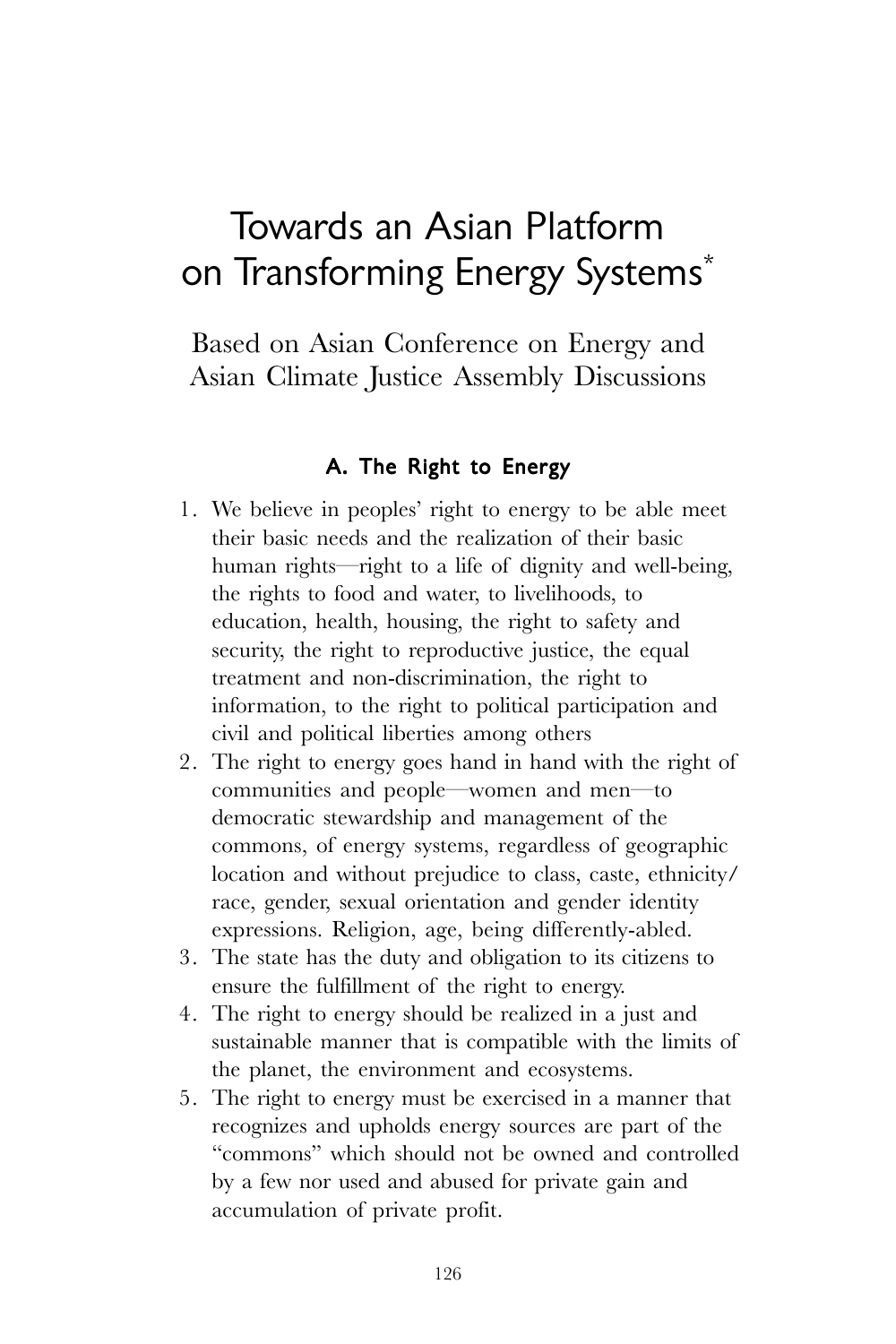## B. The Transformation of Energy Systems

- 1. The transformation of energy systems is part of broader struggles to transform social, economic, political and cultural systems at the local, national, regional and global levels.
- 2. The transformation of energy systems is a very urgent agenda of peoples movements in view of the following:
	- a. Peoples Access to Energy –

Billions of people around the world, the majority of them in Asia, suffer the harsh realities of having no or little access to energy. The lack of access is not only a question of the quality of life but of survival.

Energy production and consumption is exponentially increasing but there has been no proportionate increase of people's access to energy. Elites and corporations are the main beneficiaries of energy systems – fuelling their drive for accumulation of wealth, and economic and political power. Peoples lack of access to energy are further exacerbated by privatization in its various forms, corporatization and financialization of energy services – which result in higher rates, diminished or refusal of services to non-profitable sectors or areas, deprivation of access to commons such as land and water.

b. Dirty and harmful energy projects –

Many communities in Asia and all over the world face dirty and harmful energy projects and systems – impacting on health and safety, livelihoods, homes, food production systems, water, environment and ecology. Dirty and harmful energy leads to massive displacement, illness and disease, loss of means of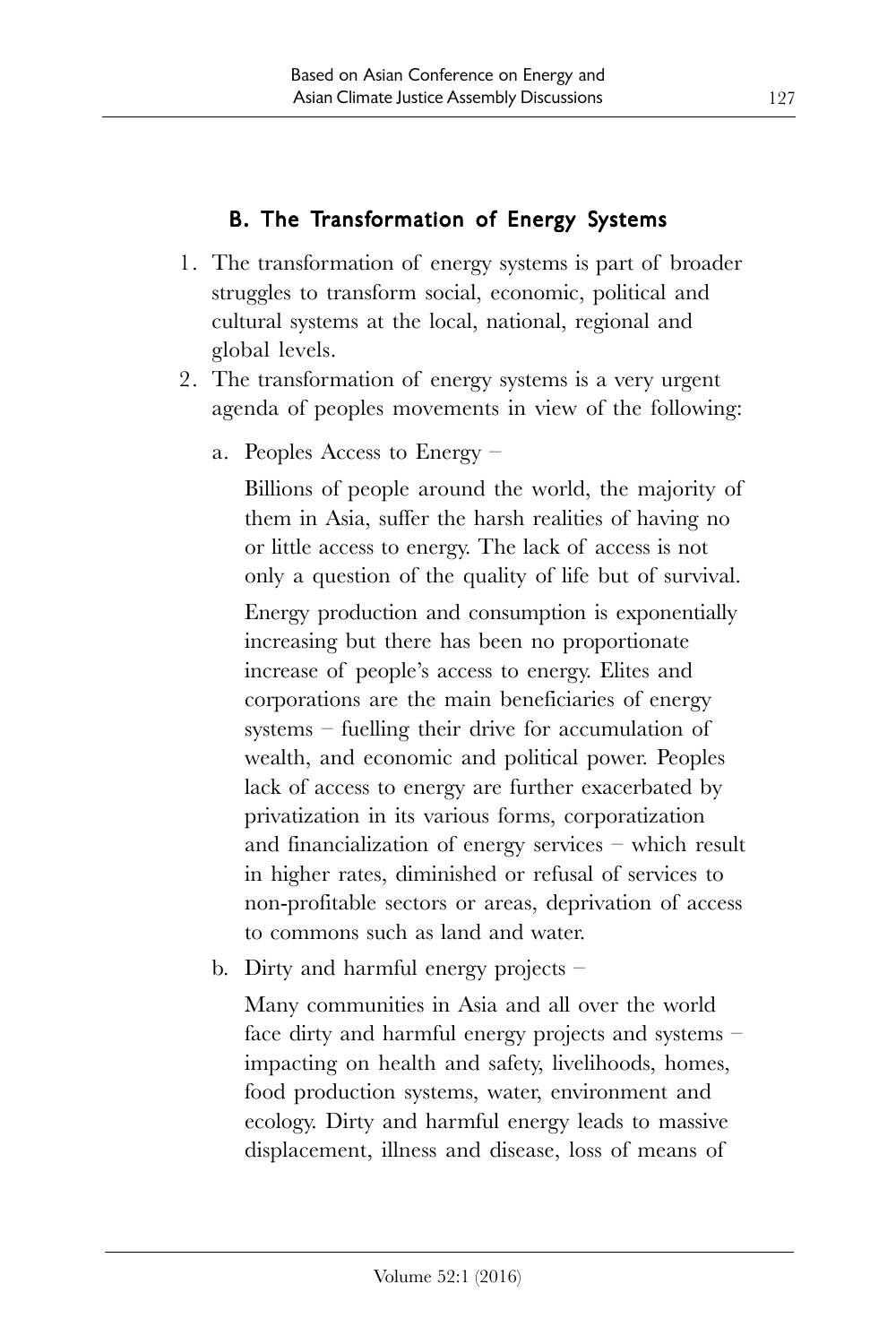livelihoods, loss of lives, loss of biodiversity, destruction of natural resources, deepening of poverty, undermining and destroying ways of life of communities, and the violation of peoples' sovereignty over their resources.

Dirty and harmful energy systems include the production and distribution of fossil fuel energies – oil, coal, conventional and nonconventional (fracking) gas – and others such as nuclear, mega hydro and geothermal projects, waste to energy incineration. It also includes false energy solutions to climate change such as agro fuel industries that threaten and undermine the right to food.

Note – we have initial resource materials on these dirty and harmful energy types and will develop more.

c. Energy and the Climate Crisis –

Energy systems are at the heart of the climate crisis – and there is only a small window of time for preventing catastrophic climate change. The introduction and rapid increase of the use of fossil fuel throughout the history of industrialization has led to excessive accumulation of greenhouse gases (GHGs) in the atmosphere driving dangerous climate change. The continuous expansion of production and consumption of fossil fuel in an economic system of unfettered extraction and production for profit threatens all life on earth, but most especially people of the South made even more vulnerable by economic, political, social, gender and racial oppression and exploitation, and environmental and geographic threats.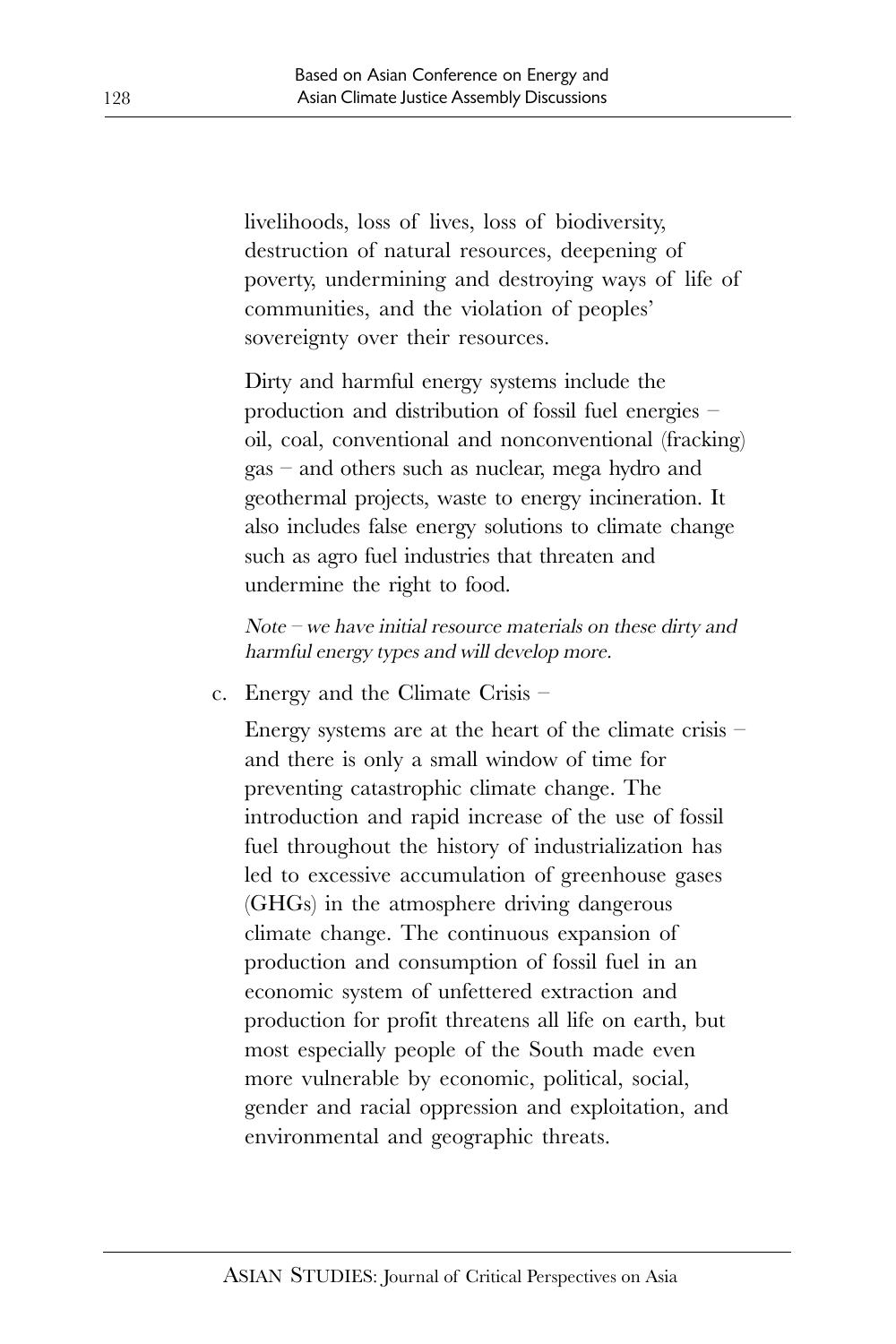Instead of addressing the causes of climate change—governments, corporations, international financial institutions, and the social institutions they control are aggressively imposing false and harmful energy solutions to people and communities.

3. The struggles to transform energy systems have been met by repression and violence by governments and/or private corporations involving harassments, arrests, imprisonment, summary executions, and massacres. The competition for control of energy resources and markets has also spawned wars within countries and between states. Thus, the struggle to transform energy systems also involves defense, protection and assertion of civil and political right, and of the safety and lives of people and communities from resource wars.

## C. Our Calls and Demands

- 1. All governments must fulfill their state obligations to ensure universal and equitable access to energy to meet people's and communities basic needs and the realization of their human rights. This includes ensuring delivery to all areas, sectors and communities, and ensuring affordable and socialized rates.
- 2. Stop the privatization, corporatization, commercialization and financialization of energy systems.
- 3. Stop new dirty and harmful energy projects and systems, phase out existing dirty and harmful energy, and ensure a swift and just transition to clean and renewable and democratically managed energy systems for people and communities. Stop false and harmful energy solutions to climate change. Note – we will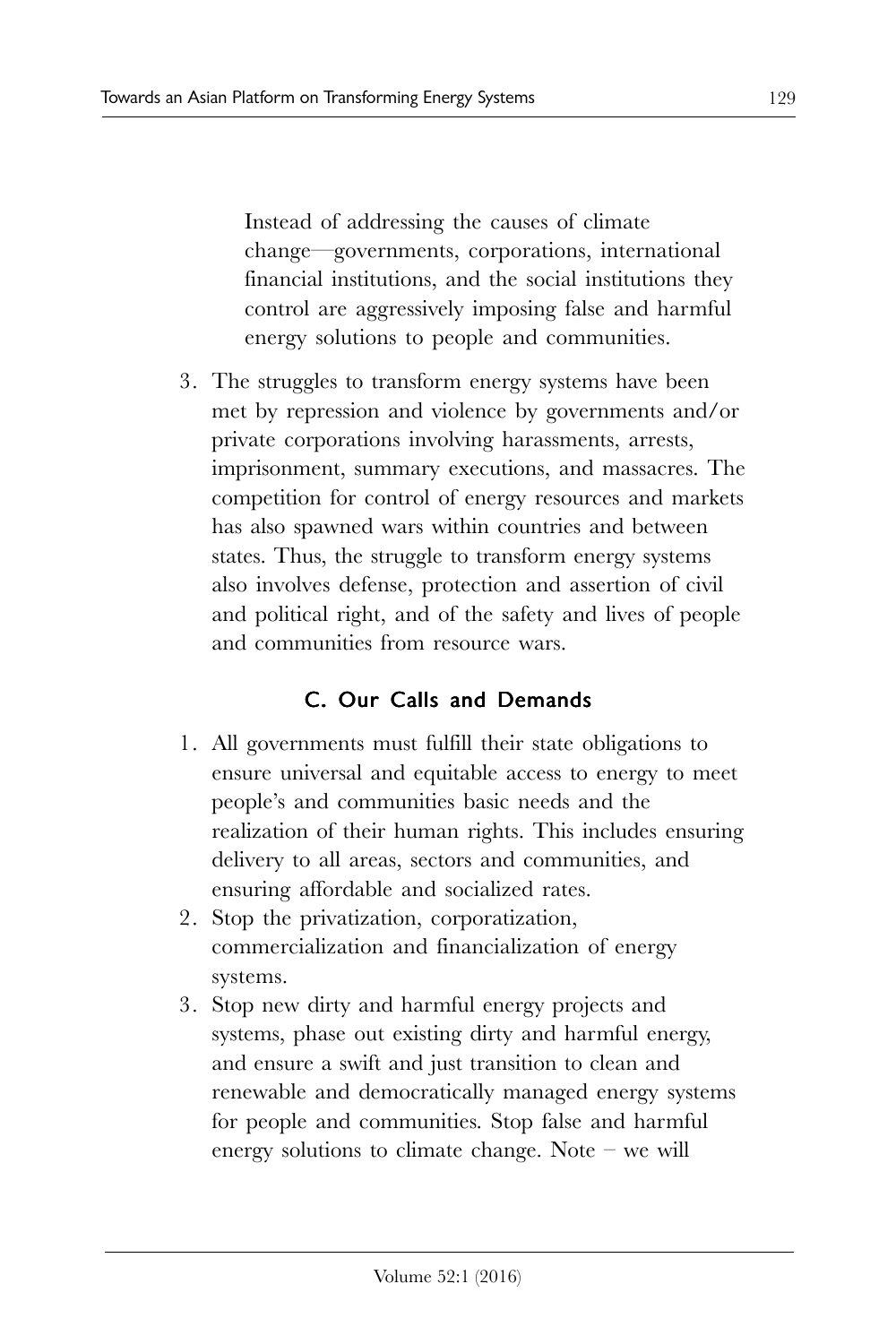develop a common platform on what is dirty and harmful energy

- 4. All loans used for the privatization of energy and for the financing of dirty and harmful energy projects should be treated as illegitimate and thus, should be refused, canceled or repudiated.
- 5. End government subsidies and public handouts to private dirty and harmful energy companies.
- 6. Institute democratic stewardship and management of energy systems—involving a combination of public structures, community-based organizations and cooperatives, and a highly regulated role for and fulfillment of obligations of the private sector in the period of transition.

Note – we will develop resource materials and a common platform on forms of democratic stewardship and management of energy systems, including ways of financing these systems

- 7. Ensure the just transition to safe, renewable and clean energy as quickly as possible –
	- a. Adopt agreements, establish laws, formulate and implement energy programs and policies—local, national, regional and global—to ensure a just and fast transition.
	- b. Mobilize public finance for the development of and the just and fast transition to safe, renewable and clean energy.
	- c. End global agreements that obstruct the fast transition to safe, renewable and clean energy.
	- d. For governments of the north to fulfil their obligations under the Climate Convention to provide climate finance and technology for shifting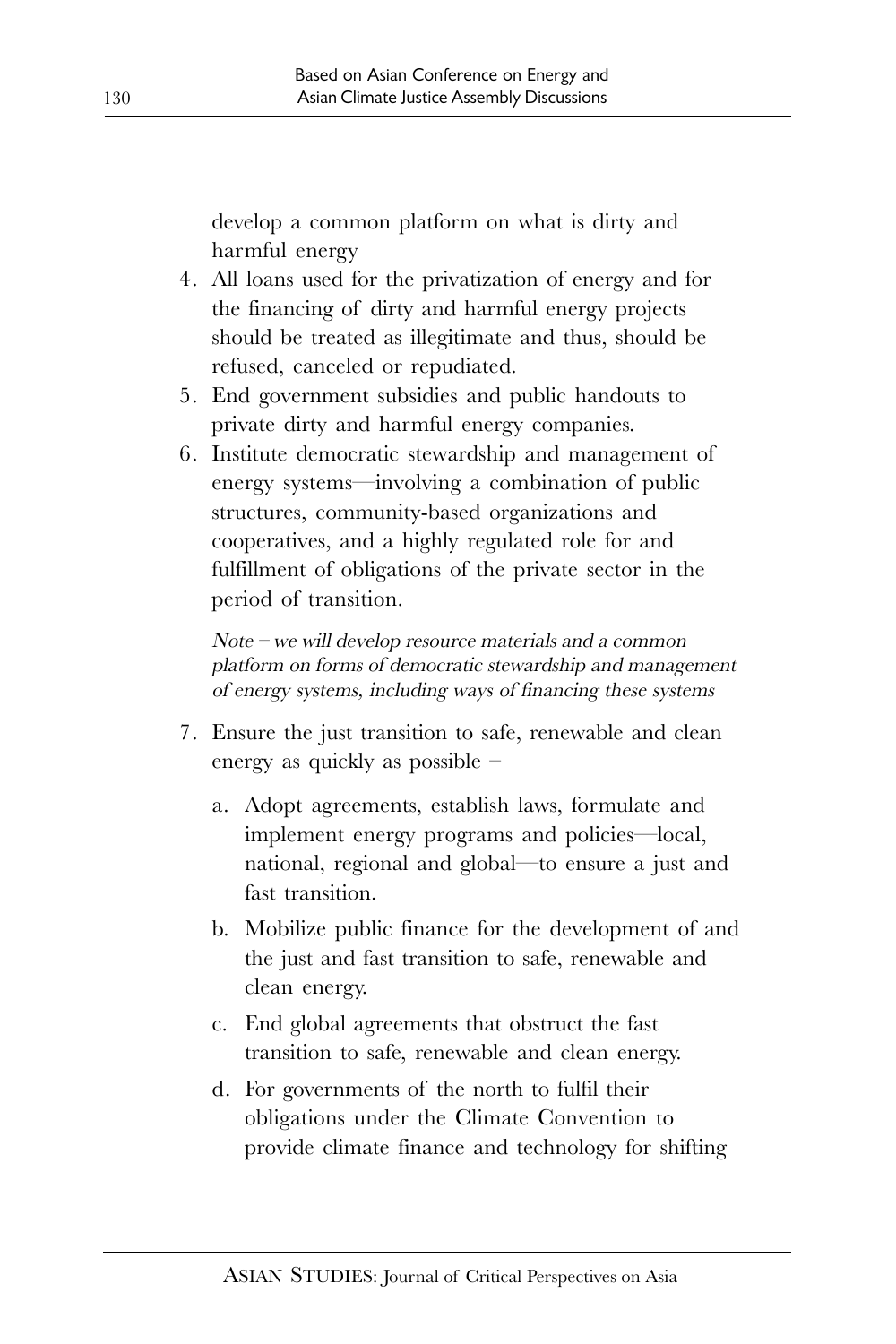to safe and renewal energy and other mitigation measures by countries in the South as well as for dealing with the impacts of climate change. Climate finance should be sufficient, additional to other financial obligations, non-debt creating, not generated through speculative instruments or at the expense of marginalized and impoverished peoples in the north.

Note – we will develop resource materials and a common platform on what is clean, safe and renewable energy, standards and criteria, and ways of sustainable and responsible financing.

- 8. Stop harassment, repression and violence inflicted on people and communities who are defending their communities from dirty and harmful energy projects, who are asserting their right to energy access, who are struggling to transform energy systems and fighting climate change, protect and fulfill human rights.
- 9. Stop excessive energy consumption by corporations and elites and their relentless, destructive extraction of resources, over production, and expansion of control of markets aimed at accumulation of profits, their control of the commons and of our societies. This involves ending economic agreements, programs and policies that drive and facilitate these processes.
- 10.The transformation of energy systems must be directed at achieving immediate and drastic reduction of global GHG emissions to keep global temperature as far below 1.5 degrees Celsius as possible. The burden must be shared equitably based on historical responsibility and capacity.
- 11.Transform the current dominant capitalist system and establish alternative systems that are democratic and